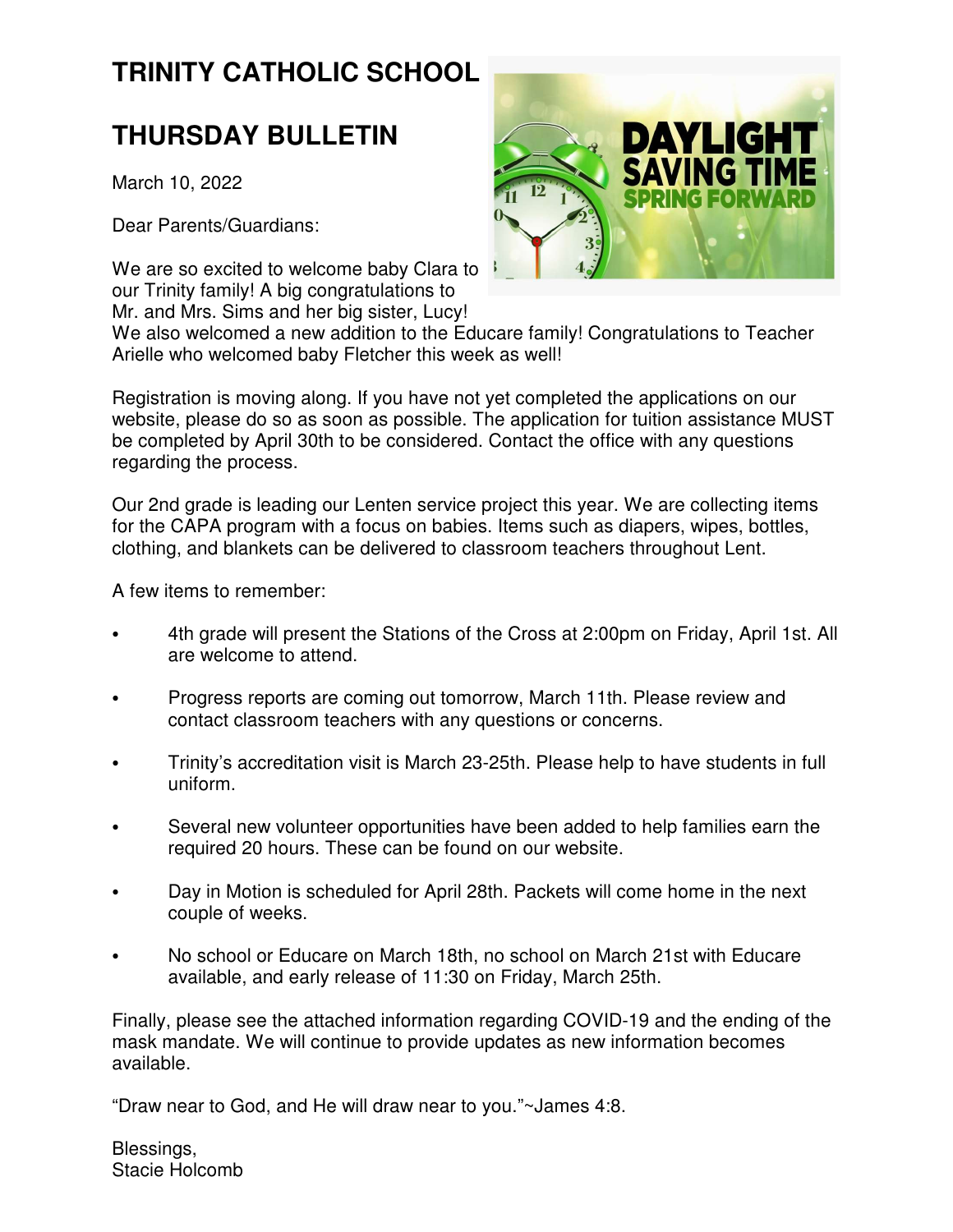| <b>RE-ENROLLMENT</b><br><b>APPLICATION</b>                                                                      | <b>FINANCIAL AID / TUITION</b><br><b>ASSISTANCE</b>                                                              |
|-----------------------------------------------------------------------------------------------------------------|------------------------------------------------------------------------------------------------------------------|
| There are two ways to access and submit<br>this application:                                                    | To apply for tuition assistance:                                                                                 |
| Login to your Sycamore account. Click<br>on MY SCHOOL, click on<br>ENROLLMENT, click on ONLINE<br>PORTAL.<br>or | Go to our website, trinityspokane.org.<br>Click on FACTS MANAGEMENT, click on<br>PARENTS, click on FINANCIAL AID |
| Go to our website, trinityspokane.org.<br><b>Click on CURRENT FAMILY</b><br>ENROLLMENT.                         |                                                                                                                  |

#### **DON'T FORGET TO SPRING AHEAD**

The first real experiments with daylight saving time began during World War I. On April 30, 1916, Germany and Austria implemented a one-hour clock shift as a way of conserving electricity needed for the war effort. The United Kingdom and several other European nations adopted daylight saving shortly thereafter, and the United States followed suit in 1918. (While Germany and Austria were the first countries to implement daylight savings, the first towns to implement a seasonal time-shift were Port Arthur and Fort William, Canada in 1908.)

Most Americans only saw the time adjustment as a wartime act, and it was later repealed in 1919. Standard time ruled until 1942, when President Franklin D. Roosevelt re-instituted daylight saving during World War II. This time, more states continued using daylight saving after the conflict ended, but for decades there was little consistency with regard to its schedule. Finally, in 1966, Congress passed the Uniform Time Act, which standardized daylight saving across the country and established its start and end times in April and October (later changed to March and November in 2007).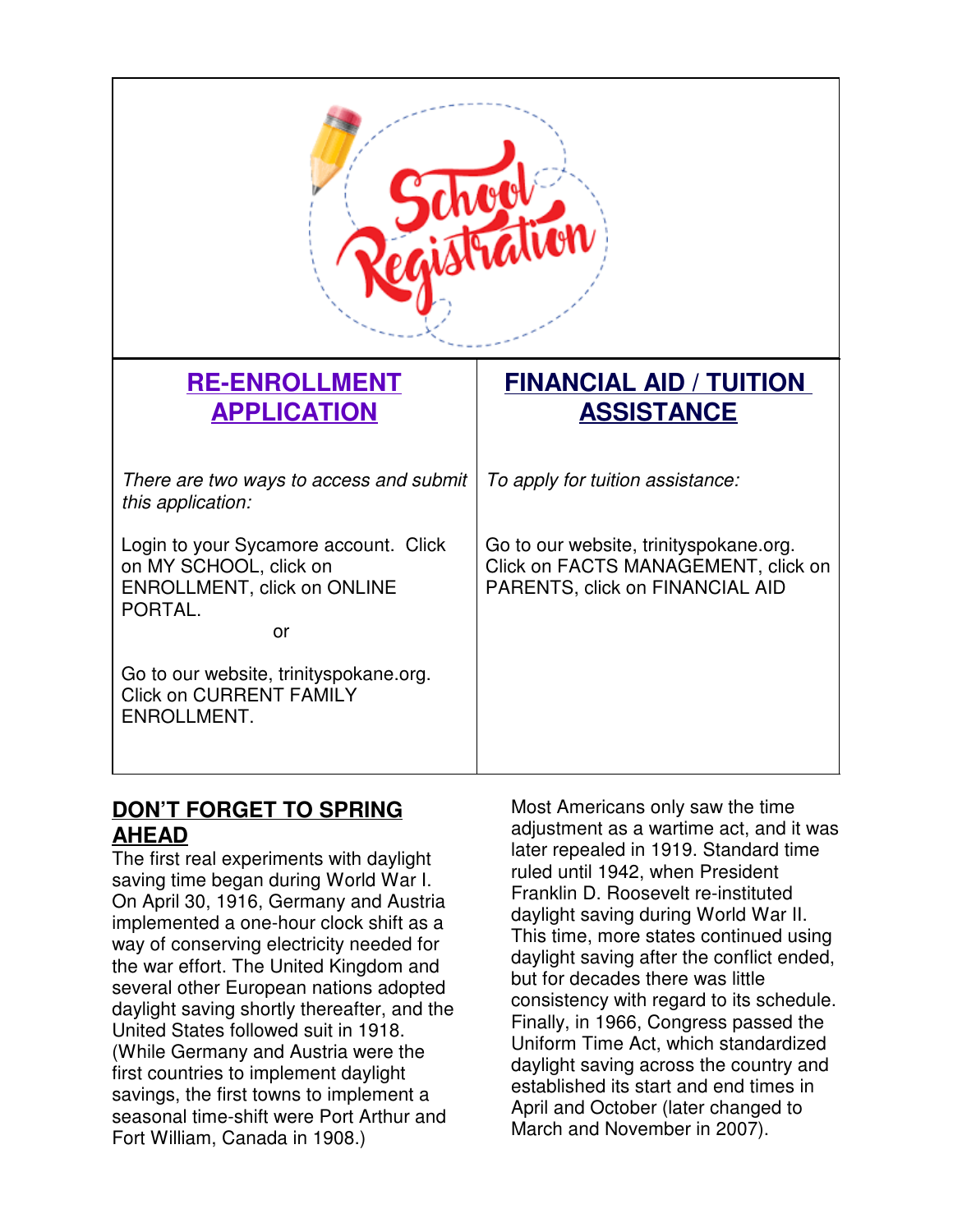Today, daylight saving time is used in dozens of countries across the globe, but it remains a controversial practice. Most studies show that its energy savings are only negligible, and some have even found that costs are higher, since people in hot climates are more apt to use air conditioners in the daytime. Meanwhile, Hawaii and Arizona have opted out of daylight saving altogether and remain on standard time year round.

### **TRINITY LENTEN SERVICE PROJECT**

As a service project for Lent, the  $2^{nd}$ grade will be coordinating donations to help CAPA (Childbirth and Parenting Assistance - Catholic Charities).

We are asking each classroom to collect the following items:

- baby shampoo
- teethers
- C diapers (sizes 4, 5, and 6)
- new clothing (tags on) newborn through 6t
- baby wipes
- diaper cream
- new washcloths
- new socks
- new baby blankets

#### What is CAPA?

CAPA/PREPARES provides an environment for parents to build loving bonds with their kids to prepare them for a healthy future. CAPA/PREPARES offers stabilizing and advocacy services to expecting and parenting individuals and families with children ages 5 and under.



## **WEAR YOUR GREEN**

Students will have free dress on Thursday, **March 17.** Be sure to wear your green.

#### **TRINITY SPRING SPORTS**

It is that time of year again! The snow is melting and the fields are ready. If you have a student(s) in grades 5 - 8 that are interested in playing Spring softball or baseball, please pick up a registration packet or email me for a registration packet. Packets are due by **March 14.**  Practices start on March 21.

Michelle Binion, Athletic Director mbinion@trinityspokane.com

## **MARCH NO SCHOOL & EARLY RELEASE DATES**

Friday, 3/18: No school (and Educare) Monday, 3/21: No school (Educare open) Friday, 3/25: 11:30 a.m. dismissal (Educare open)